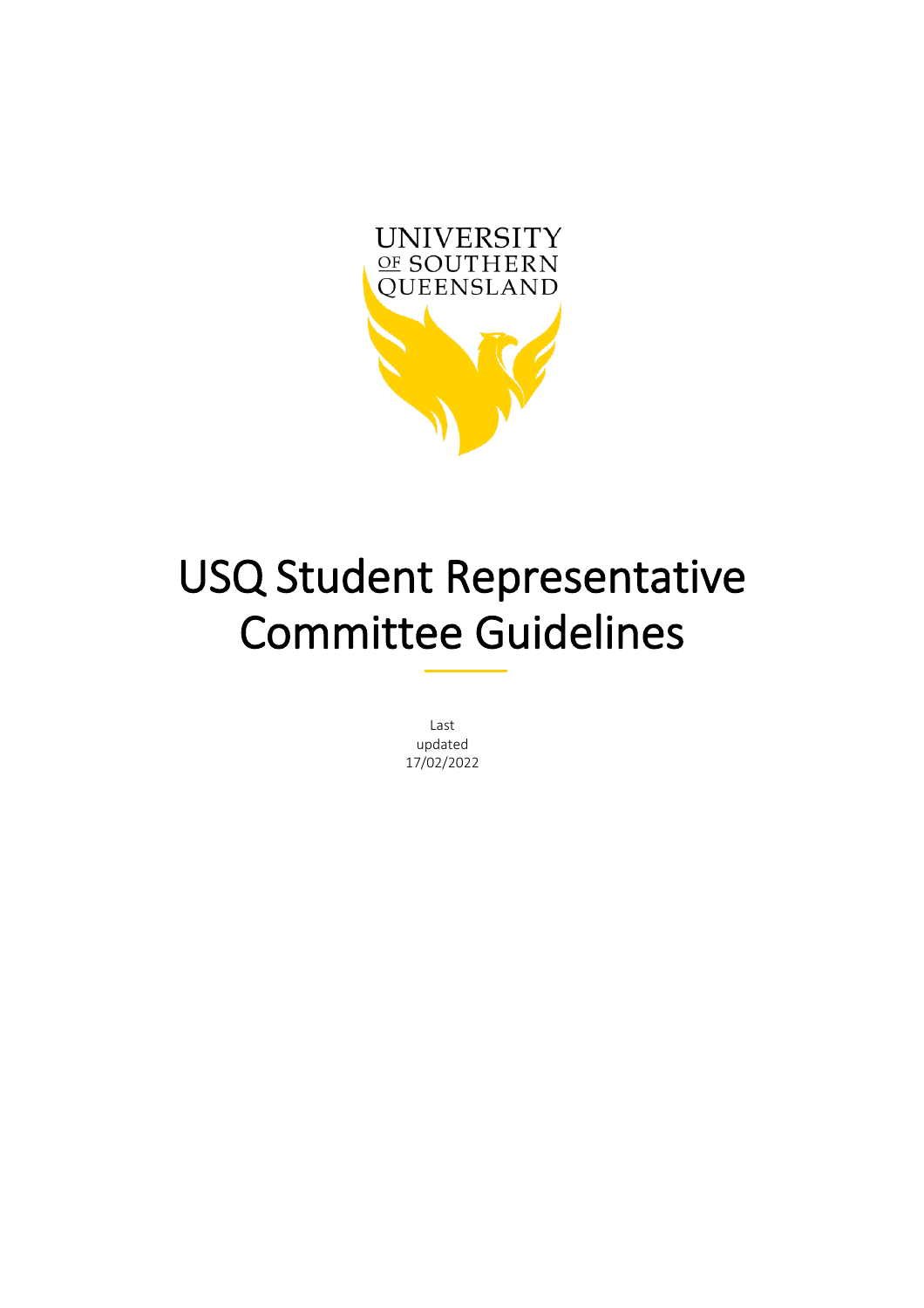# **Table of Contents**

| 1. |                                                                                     |
|----|-------------------------------------------------------------------------------------|
| 2. |                                                                                     |
| 3. |                                                                                     |
| 4. |                                                                                     |
| 5  |                                                                                     |
| 6  |                                                                                     |
|    |                                                                                     |
|    |                                                                                     |
|    |                                                                                     |
| 7. |                                                                                     |
| 8  |                                                                                     |
| 9  |                                                                                     |
| 10 |                                                                                     |
| 11 | Resignation, Removal and Replacement of Student Representative Committee Members 10 |
| 12 |                                                                                     |
| 13 |                                                                                     |
| 14 |                                                                                     |
| 15 |                                                                                     |
| 16 |                                                                                     |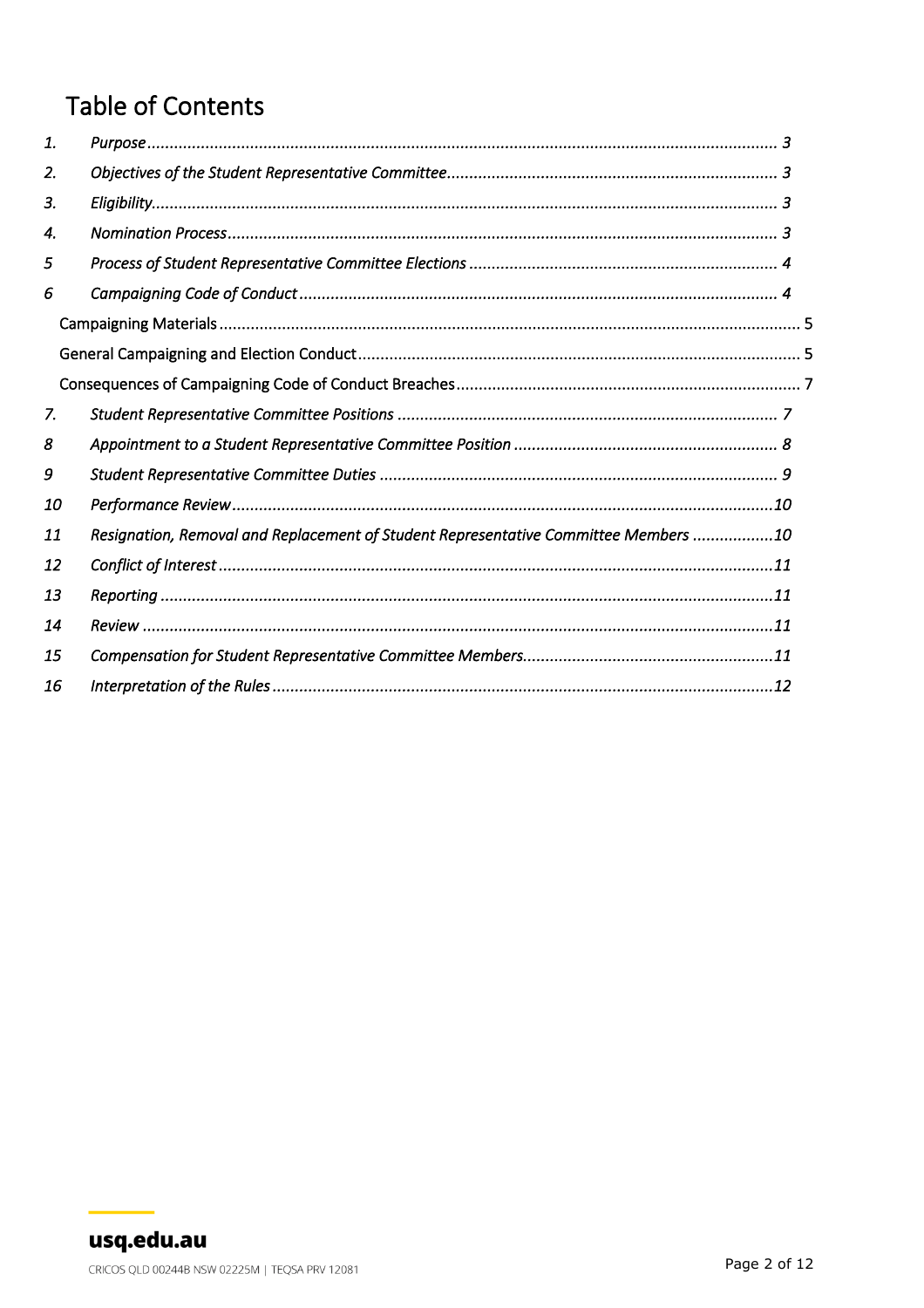#### <span id="page-2-0"></span>1. Purpose

1.1 The purpose of the Student Representative Committee (SRC) Guidelines is to outline the guidelines and procedures for the operation and management of the Student Representative Committees across Ipswich, Springfield, and Toowoomba, both on campus and online

#### <span id="page-2-1"></span>2. Objectives of the Student Representative Committee

- 2.1 To gather non-academic student feedback and report it to the Student Life Office, and otherwise liaise with the University of Southern Queensland in relation to student interests
- 2.2 Contribute to University of Southern Queensland planning and development of all student activities run by Student Life
- 2.3 Within Student Services and Amenities Fee guidelines, and University Guidelines, create a positive and inclusive campus culture through organising social, recreational, community and cultural activities for each campus specific student body, and online
- 2.4 Within Student Services and Amenities Fee Guidelines, encourage, promote and manage discussion on topical issues, social awareness and environmental matters for the entire student body

#### <span id="page-2-2"></span>3. Eligibility

- 3.1 To be eligible to be a member of a Student Representative Committee in any given calendar year, a student must:
	- a) Be active in a University program and remain active for the required term
	- b) Maintain a GPA minimum of 4.0 across all years of study, or be within their first Semester of Study, or maintain satisfactory progress within research studies
	- c) Be enrolled in an undergraduate, postgraduate, or higher degree by research program in that calendar year
	- d) Not be employed by the University on either a continuing, fixed term, or casual basis of more than 0.5 full-time equivalent

#### <span id="page-2-3"></span>4. Nomination Process

- 4.1 Nominations open for a duration of two weeks, beginning the Friday of Orientation Week in Semester One
- 4.2 Nominations must be received by 11:55pm on the Friday of the close of nominations. No late nominations will be accepted
- 4.3 At the Student Life Office's discretion, if there are vacancies to be filled, a second nomination period may open, beginning the Friday of Orientation Week in Semester Two
- 4.4 The nomination period may be extended by the Student Life Office in extenuating circumstances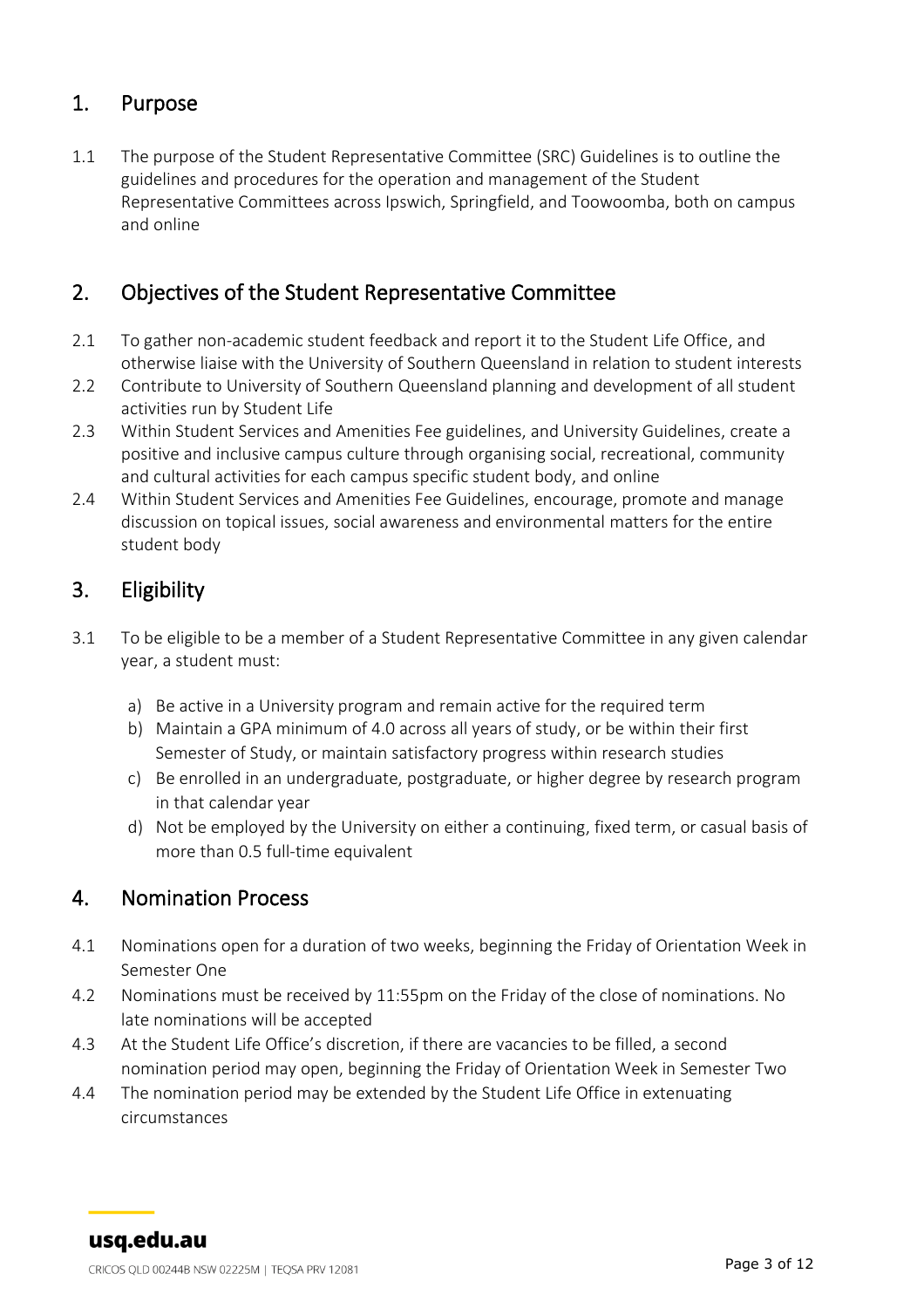- 4.5 Nominations can only be made via the applicable online nomination form each year, available on the USQ Website
- 4.6 Nominations not made through the online nomination form will not be accepted
- 4.7 Where over 20 nominations are received for any campus committee, an election will occur to determine which students will comprise the SRC for that academic year
- 4.8 Successful nominees will be members of the SRC from March to March the following year
- 4.9 Any student unsuccessful in the election will have the opportunity to be placed on a waiting list and be called upon to join the committee if a position becomes available in-between formal nomination rounds in Semester one and Semester two
- 4.10 If vacancies within the committee become available just prior to or during a formal nomination round, all students including previous unsuccessful election candidates on a waitlist, must formally re-apply for a position on the Committee
- 4.11 If positions are not filled during the Semester one nomination round, and no waitlist students are available, students can be co-opted by Student Life. The Student Life Office may liaise with existing SRC members to find additional students to fill positions
- 4.12 Students that are co-opted are to submit a formal ad hoc nomination form available on the USQ Website

#### <span id="page-3-0"></span>5 Process of Student Representative Committee Elections

- 5.1 Where over 20 nominations are received for a campus specific SRC, an election will be triggered
- 5.2 The Student Enrichment Officer (Student Leadership) will act as the Returning Officer for the elections
- 5.3 All members of the student body at the time of elections, will have the right to vote for the members of the SRC for the current year
- 5.4 The election period will run for a period of two weeks
- 5.5 The election must start within one week of formal nominations closing

## <span id="page-3-1"></span>6 Campaigning Code of Conduct

- 6.1 All candidates must comply with the following University of Southern Queensland Policies and Procedures:
	- a) Student Code of Conduct Policy [\(https://policy.usq.edu.au/documents/142753PL\)](https://policy.usq.edu.au/documents/142753PL)
	- b) Student General Misconduct Procedure [\(https://policy.usq.edu.au/documents/142761PL\)](https://policy.usq.edu.au/documents/142761PL)
	- c) Student Expectations and Responsibilities Policy [\(https://policy.usq.edu.au/documents/13446PL\)](https://policy.usq.edu.au/documents/13446PL)
	- d) Media Engagement Policy and Media Engagement Procedure [\(https://policy.usq.edu.au/documents/13492PL\)](https://policy.usq.edu.au/documents/13492PL)
	- e) Prevention of Discrimination, Bullying, Harassment and Sexual Misconduct Policy [\(https://policy.usq.edu.au/documents/21429PL\)](https://policy.usq.edu.au/documents/21429PL)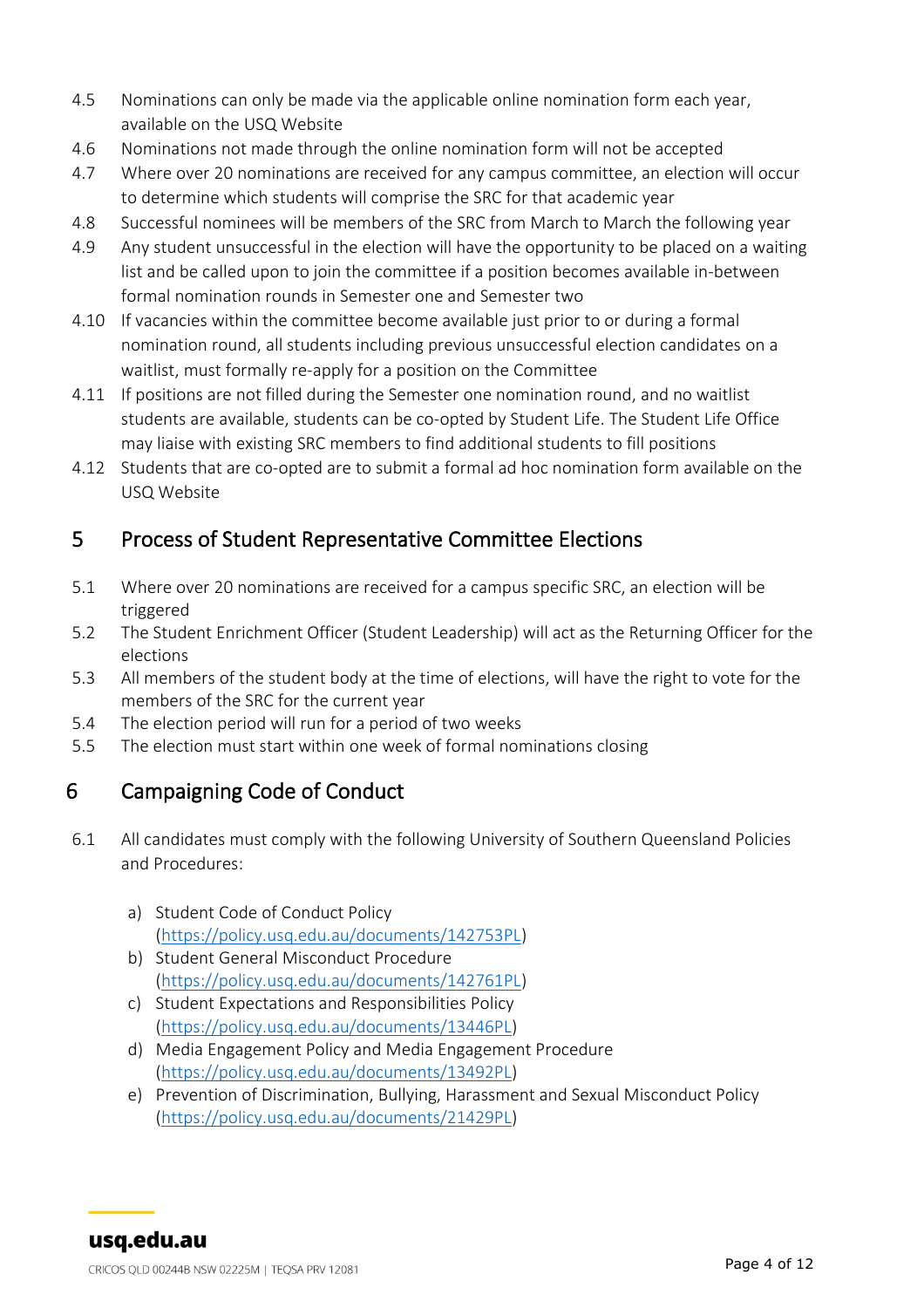- 6.2 A 'candidate' is any person who has nominated for a position on a Student Representative Committee and has been publicly identified as a candidate in the election on the electronic election system
- 6.3 Campaigning must only take place after the beginning of the election period
- 6.4 Campaigning must only be conducted by current USQ students
- 6.5 Election campaigns can be through the use of electronic and non-electronic campaign materials. For example, candidates can make use of social media, posters, flyers and common hour stalls
- 6.6 A candidate can enlist other students to be their campaign volunteers
- 6.7 The candidates are required to make all reasonable efforts to ensure their campaign volunteers are aware of and follow the campaigning code of conduct

#### <span id="page-4-0"></span>Campaigning Materials

- 6.8 Campaign materials must include the candidates name, what they are running for in the election, and contact details if students have questions for the candidate
- 6.9 Posters and other advertising materials must only be affixed to designated University notice boards and display areas in University building foyers. Materials found elsewhere will be removed
- 6.10 Posters, pamphlets or flyers can only be distributed on University campuses and not at external locations or organisations
- 6.11 Pamphlets or flyers may be distributed by hand by the candidates in the election or their campaign volunteers
- 6.12 Pamphlets or flyers can also be left in common areas within the University, provided they are not left in an area where they can blow away. Pamphlets or flyers may not be placed on motor vehicle windscreens or left on seats in common rooms or lecture rooms
- 6.13 Campaign materials cannot be distributed to University students by email unless an individual student has first given their consent and email address to the candidate or campaign volunteer
- 6.14 Student Life will not provide any student email addresses to any candidate or other campaign volunteers for the purpose of election campaigning
- 6.15 Candidates are solely responsible for the creation and production of campaign materials and the University will not assist in producing or distributing campaigning materials
- 6.16 Candidates cannot distribute campaign materials during any teaching sessions
- 6.17 Where applicable, students must take direction from the Campus Services team in relation to on campus campaigning
- 6.18 Candidates wishing to use social media as a way of campaigning must abide by the USQ [Media Engagement Policy and Media Engagement Procedure](https://policy.usq.edu.au/documents/13492PL)

#### <span id="page-4-1"></span>General Campaigning and Election Conduct

- 6.19 A candidate must not:
	- a) Make negative comments or defamatory remarks about other candidates
	- b) Use any photos of people or items not relevant to the candidate themselves

usq.edu.au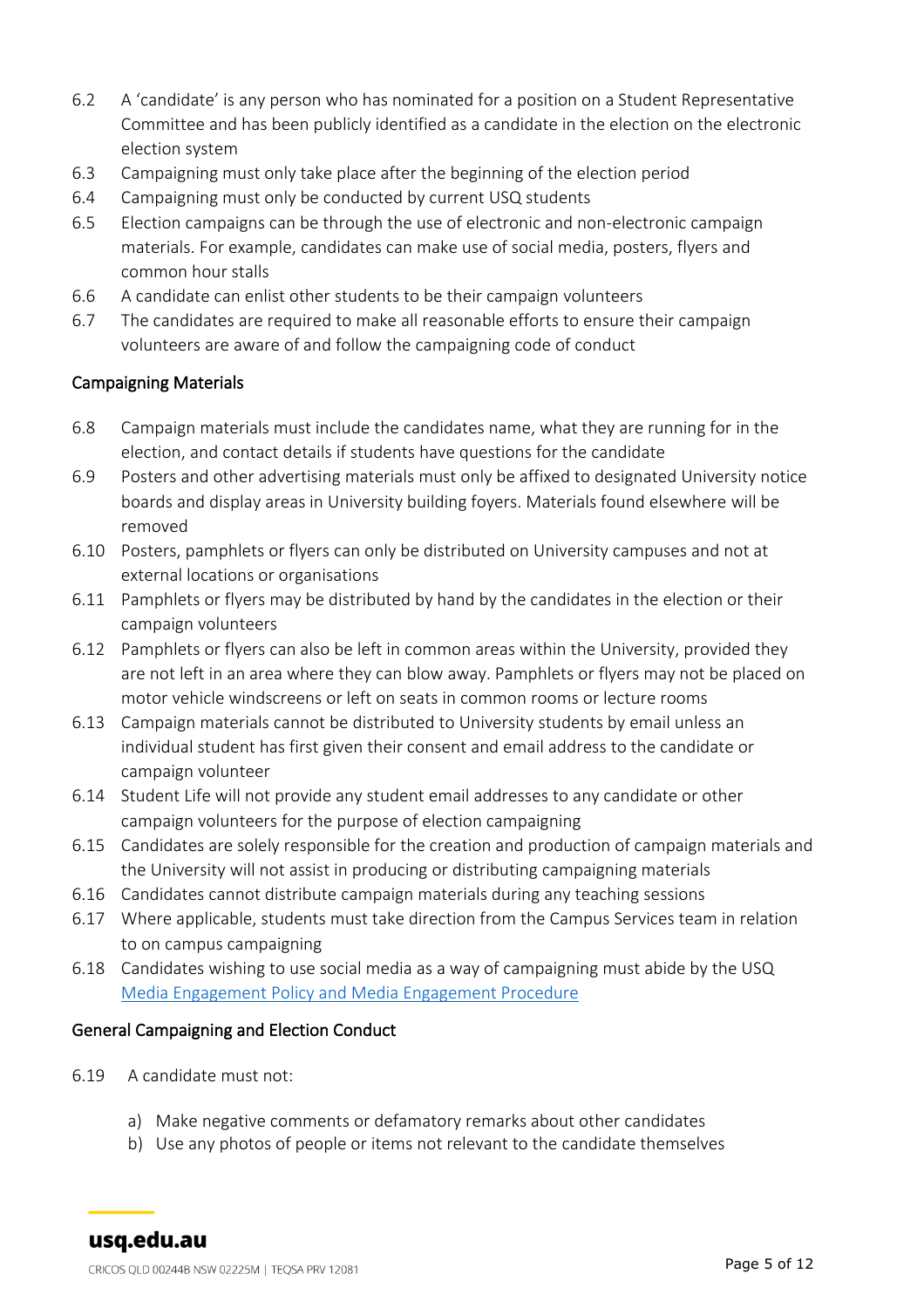- c) Make vexatious or untrue comments about other candidates or their own campaign
- d) Bribe students to vote in their favour
- e) Cover other candidates' posters, remove them from noticeboards or common areas, deface materials, or vandalise materials
- 6.20 A candidate must:
	- a) Act honestly about the candidate's own claims for election
	- b) Not knowingly act dishonestly or compromise a fair and reasonable election
	- c) Not make public statements that the candidate knows to be untrue about other candidates claims and a candidate's own claims
	- d) Not make vexatious complaints against opponents and the electoral process during the campaign
	- e) Not make misleading connotations and actions
	- f) Not bully, harass or threaten other candidates or voters in any circumstances
	- g) Not influence votes through bribery, misinformation, coercion, harassment, bullying or by offering a reward or incentive
	- h) Not disrupt staff and students from undertaking their normal activities
	- i) Not behave in a way which is contrary to State, Commonwealth Law or the Student Code of Conduct including but not limited to discrimination, bullying, harassment or sexual misconduct
	- j) Not provide a voter with a computer or other device (including a laptop, tablet or smart phone) to enable the voter to cast their vote. Voters should only be directed to use their own computer, university computer or other personal device to cast their vote alone
	- k) Not tamper or interfere with a computer program, system or election website used for the purposes of an election

#### Election Complaints

- 6.21 Any candidate, campaigner, staff member, or student is entitled to report a breach of the election rules or any other relevant policies/procedures
- 6.22 The returning officer will accept complaints made in writing via [studentlife@usq.edu.au](mailto:studentlife@usq.edu.au) about breaches of election rules and/or associated student conduct and will seek to address the matter informally and as quickly as practicable. Alternatively, concerns about candidate conduct can be progressed under the [University Student Grievance Procedures](https://policy.usq.edu.au/documents/20530PL) or [Prevention of Discrimination, Bullying, Harassment and Sexual Misconduct Policy.](https://policy.usq.edu.au/documents/21429PL) It is recommended that complaints be submitted as soon as possible following identification of breach of code of conduct to allow timely resolution. The Returning Officer will acknowledge the complaint within three business days and make contact with the complainant and the alleged offender
- 6.23 The act of submitting a vexatious complaint during the elections period is, in itself, considered to be a breach of the Code of Conduct for campaigning
- 6.24 The Returning Officer, in consultation with the Director (Student Life), may, acting in their discretion, dismiss any candidate or approved campaigner immediately on the grounds of abuse, coercion, intimidation, discrimination, bullying, harassment or sexual misconduct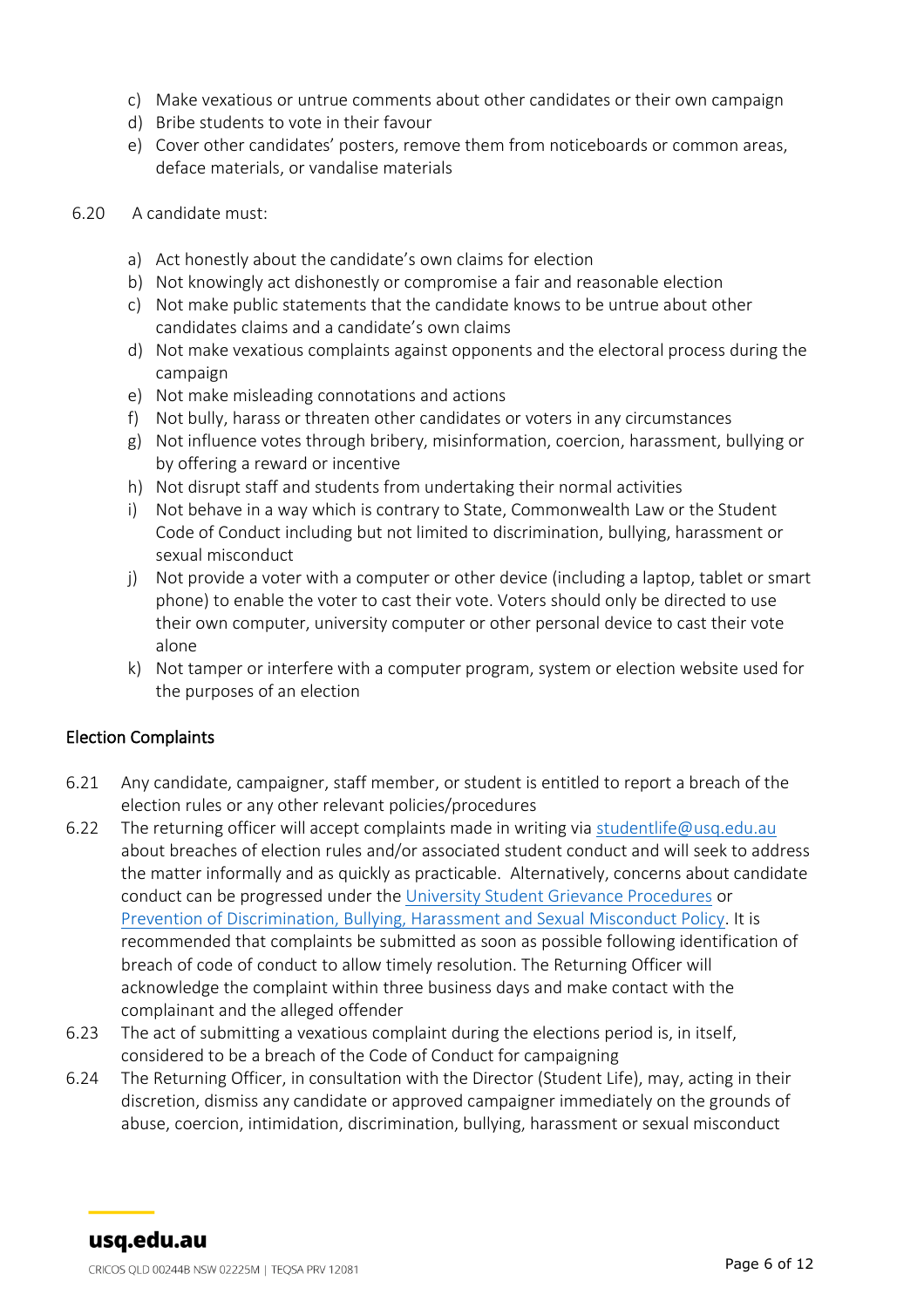- 6.25 The Returning Officer may decide to formally report an incident/conduct to the appropriate University bodies
- 6.26 If either party to a complaint are dissatisfied with the outcome determined by the Returning Officer or Director (Student Life), they may choose to lodge a formal grievance in line with the USQ [Student Grievance Resolution Procedure](https://policy.usq.edu.au/documents/20530PL) or contact the Student Success and Wellbeing team through [Share a Concern](https://usq-advocate.symplicity.com/care_report/index.php/pid005424?)

#### Consequences of Campaigning Code of Conduct Breaches

<span id="page-6-0"></span>6.27 If a candidate breaches these guidelines, the Director (Student Life) has the discretion to disqualify a candidate from the election and being a member of the SRC for the entire academic year. A candidate may be eligible to apply again in the following year on a case-bycase basis, assessed by the Director (Student Life)

#### <span id="page-6-1"></span>7. Student Representative Committee Positions

- 7.1 There is a Student Representative Committee at each Campus; Ipswich, Springfield and Toowoomba and each committee includes an online group
- 7.2 Students on the SRC can be appointed to Executive and/or Special Interest positions during their term of office through an internal vote
- 7.3 Positions on the Student Representative Committees are for a term of office of one year beginning in March and ceasing in March the following year
- 7.4 Positions cannot be extended into the next year. All students must re-apply for a position on the committee after their one-year term of office concludes
- 7.5 The existing Committee remains extant until the official notification of the future year nomination round and the formal handover date which generally occurs at the beginning of semester one
- 7.6 Executive positions on each campus' committee include:
- President The president is responsible for organising the committee. This includes maintaining the campus specific closed Facebook page and other communication channels and managing the committee members to attend and run events. The president is also responsible for ensuring all committee members are completing their duties and events are being successfully run
- Vice-president The vice-president is responsible for assisting the president with all duties mentioned above. The president and vice-president can work very closely together to manage the committee and ensure all aspects of the committee's requirements are being met
- Secretary The secretary is responsible for arranging the monthly meetings, conducting the monthly meetings, preparing the agenda for the meetings and taking notes during the meetings
- Treasurer The treasurer is responsible for the maintenance of funds, including the spending, monitoring the budget, documenting spending and filing of invoices and receipts for the relevant Student Representative Committee
- 7.7 Special Interest and other representatives on each committee may include;
	- School Representatives to represent their relevant student cohort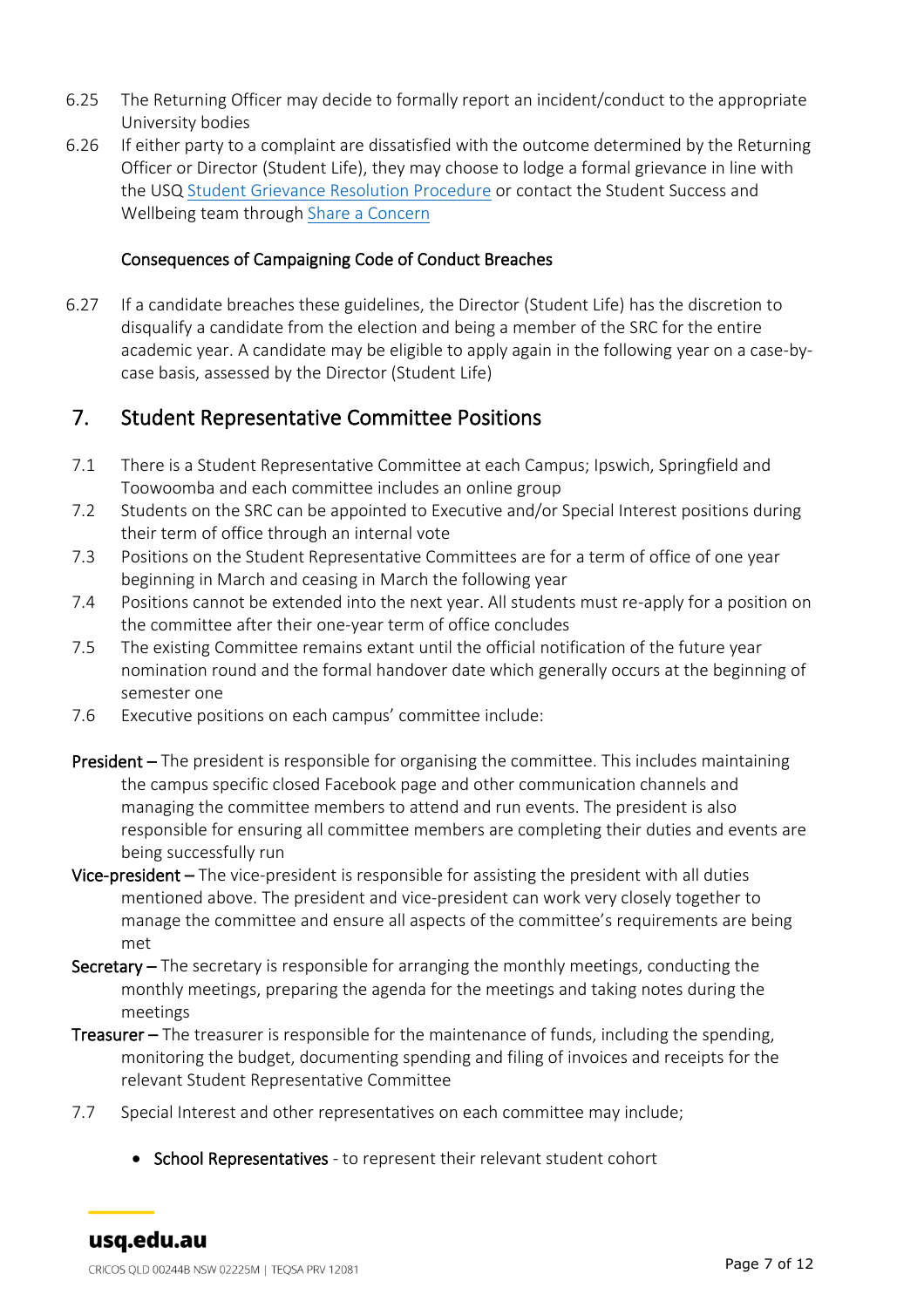- International Representatives aim to integrate the cultural diversity in the university and create cultural awareness
- Postgraduate Representatives dedicated to supporting and representing postgraduate students
- Indigenous Representatives dedicated to supporting and representing both Indigenous and non-Indigenous cohorts
- Online Representatives dedicated to supporting and representing online students
- LGBTIQ+ Representatives dedicated to supporting and representing students of diverse sexuality and gender
- Welfare Representatives dedicated to supporting and representing students welfare needs and requirements
- Students with Disabilities Representatives dedicated to supporting and representing all students to ensure diverse accessibility
- Mature Aged Representatives dedicated to supporting and representing mature aged students
- Clubs and Societies Representatives-dedicated to supporting and representing student clubs and societies in a wide range of areas including but not limited to issues and initiatives
- Sports Representatives dedicated to supporting and advocating for students involved in sport and university sporting and recreational activities
- Events Representatives dedicated to supporting and advocating for student events and activities and university social initiatives

## <span id="page-7-0"></span>8 Appointment to a Student Representative Committee Position

- 8.1 Once elected as a member of the SRC, any member can nominate for an executive position, including President, Vice-President, Secretary, or Treasurer
- 8.2 Members can nominate for multiple executive positions but can only be appointed to one executive position. If more than one person nominates for a position, then a secret ballot will occur at the Annual General Meeting or Special General Meeting. The student with the most votes will win the position
- 8.3 Voting for executive and special interest positions can only take place if 75% of members are in attendance at an Annual General Meeting or Special General Meeting
- 8.4 Where a tie occurs, another vote will occur where only the tied nominees can be voted for
- 8.5 If a tie still occurs, the Student Life Office will determine which member will be appointed to the position. The Student Life Office may request each candidate give a short summary outlining why they are suitable for the position to assist in the decision-making process
- 8.6 Once the executive positions are filled and finalised, nomination for special interest positions can commence
- 8.7 All members, including executive positions can elect to nominate themselves for one or more special interest positions
- 8.8 Multiple members are allowed to hold the same special interest representative position
- 8.9 These special interest positions stated in the SRC Guidelines are a guide only and suggestions from the student cohort will be taken on board for the SRC to discuss
- 8.10 In the event of any disagreement or confusion between the SRC's roles and activities, their interaction between USQ staff, or Student Life responsibilities, the Student Life Office will be the final arbiter

usq.edu.au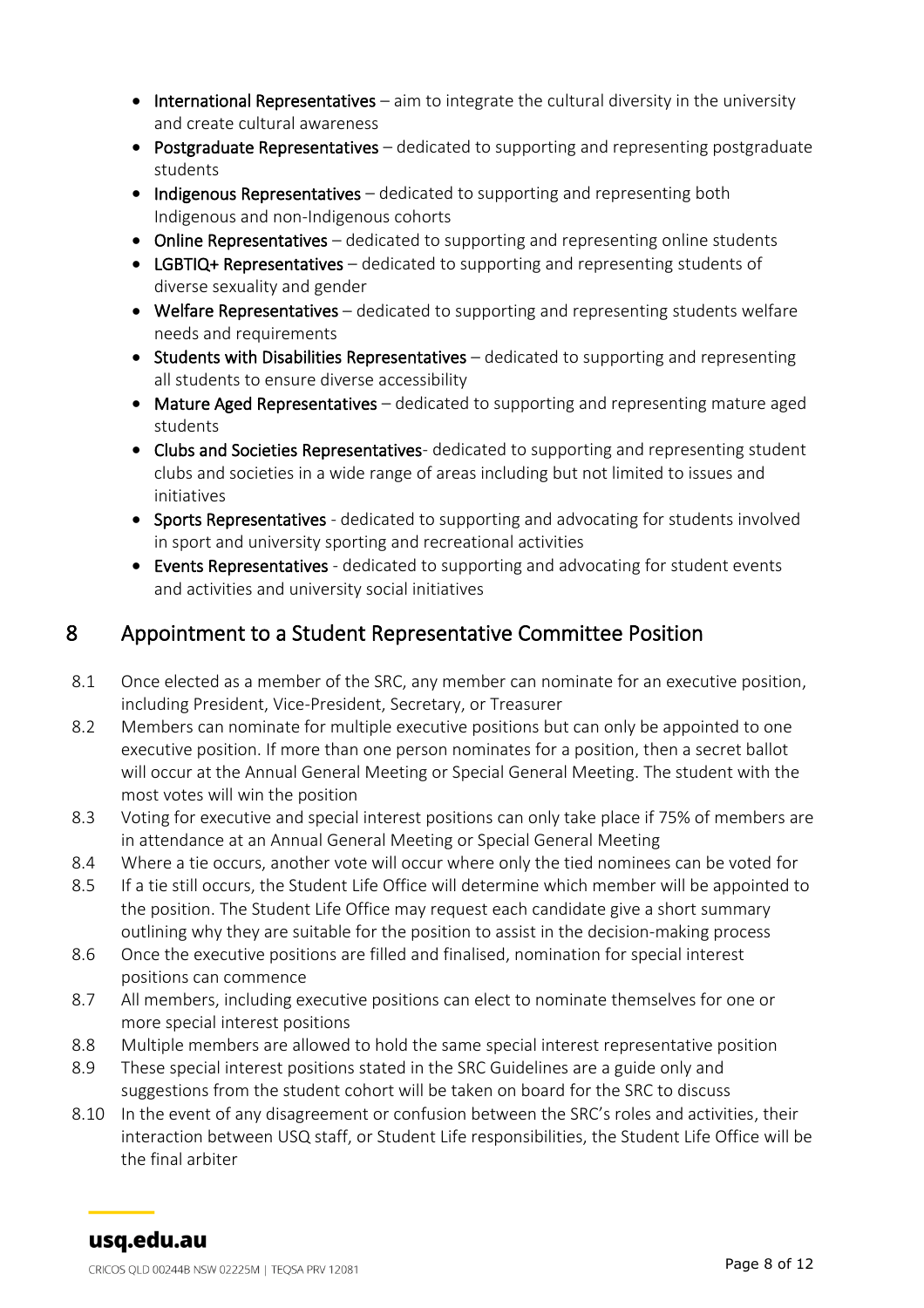# <span id="page-8-0"></span>9 Student Representative Committee Duties

- 9.1 Committee members must complete the compulsory training requirements of the role including but not limited to SRC Role Induction training, Food Safety training, and Cultural Capabilities training within one month of their term start
- 9.2 The Student Life Office may remove SRC members who fail to complete all training requirements within this time frame
- 9.3 Committee members must undertake their primary representational duties as well as secondary executive duties if appointed, for the duration of March to March the following year as per their position descriptions
- 9.4 Refusal or failure to do so will be classed as being unable to provide effective service as per the clause Resignation, Removal and Replacement of SRC Members (Section 11)
- 9.5 If requested, Student Life can arrange for generic SRC contact emails to be created for use by executive members
- 9.6 Meetings of the SRC are to be held at least once per month, at a time determined by the President and/or Secretary to ensure maximum attendance and which does not prohibit participation by any individual member
- 9.7 All meetings must provide a way for participants to join online
- 9.8 Student members are expected to attend and actively participate in all meetings, including reviewing all agenda materials prior to the meeting
- 9.9 Students are required to RSVP for meetings with at least 24 hours' notice. Failure to RSVP within this timeframe will result in a warning, unless there are extenuating circumstances
- 9.10 The Secretary is to develop the agenda in consultation with members of the committee
- 9.11 A minimum of one week's notice is to be given for a meeting
- 9.12 Standard meeting protocol is to be applied and minutes are to be kept by the Secretary and sent to SRC members after the meeting has concluded
- 9.13 Attendance at events and general meetings, including proxy representation and general student attendance is to be recorded for reporting purposes
- 9.14 Should the President not be present for an SRC meeting, that role is to be filled by the Vice President, Secretary, or Treasurer in that order. The President and Vice President cannot appoint proxies. The Secretary and Treasurer and the other non-executive members can appoint proxies to cover their chosen representational roles. A proxy is to be an SRC member that fulfils the category requirements of the member they are standing in for. The non-attending member must notify the President or Secretary of their non-attendance and advise the name of their proxy
- 9.15 Student members have a responsibility to maintain their eligibility as defined in Section 3 and are required to advise the President or Student Life of any changes to their eligibility. Failure to maintain eligibility requirements will result in automatic removal from the SRC as stated in Section 11
- 9.16 Student members are to uphold the University of Southern Queensland's values and abide by the [Student Code of Conduct](https://policy.usq.edu.au/documents/142753PL) at all times, on and off University property.
- 9.17 Student members must act within the SRC's best interest. Members are expected to consistently play a facilitation role, present recommendations to existing committees, and ensure that appropriate consultation and communication occurs between the SRC and the entire student cohort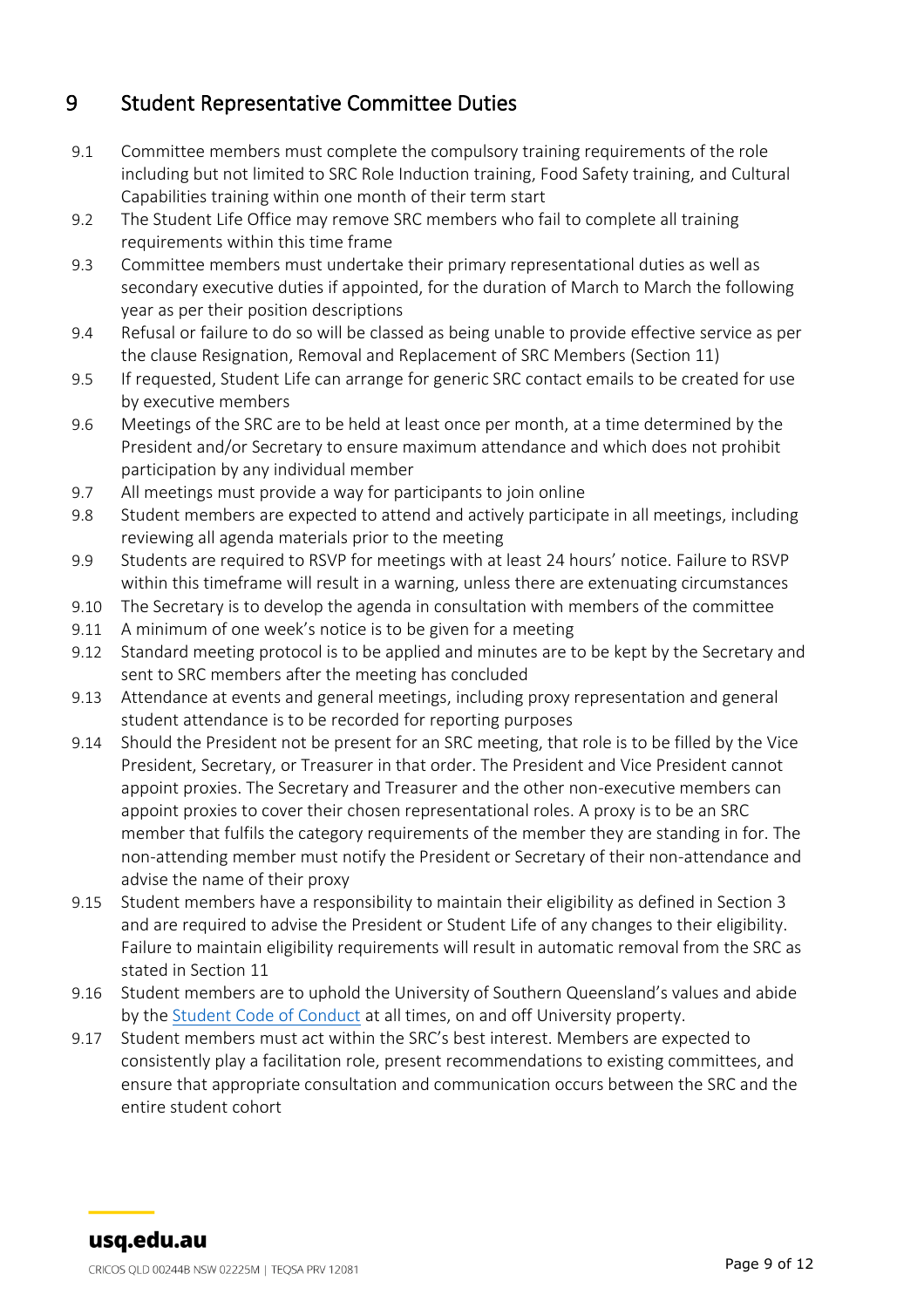# <span id="page-9-0"></span>10 Performance Review

- 10.1 Student Life will conduct student member performance reviews in May, July, and August each year
- 10.2 Performance reviews are conducted to ensure members are meeting the requirements of their role and providing effective service to their Student Representative Committee
- 10.3 Performance reviews will include review of compulsory training completion, general meeting attendance, event and activity participation, overall student conduct requirements and general check in conversations and feedback opportunities
- 10.4 During the performance review, students will be encouraged to provide feedback to the Student Life Office about the operation and management of the SRC
- 10.5 All Student members are required to meet with Student Life to complete all three performance reviews and failure to attend a review will result in a written warning
- 10.6 If a student member fails to attend a review, Student Life will still conduct a review internally. If the internal review deems the member as not providing effective service, Student life can remove the member from the committee

#### <span id="page-9-1"></span>11 Resignation, Removal and Replacement of Student Representative Committee Members

- 11.1 A member of the SRC can elect to resign from their position by handing in a formal resignation letter (or email) to the President or Secretary as well as the relevant Student Life staff member.
- 11.2 Resignation of members will assume no financial or academic penalty and will not hinder reapplication in the future. Student Life may impose a minimum time frame to expire before the student can re-apply
- 11.3 If a student has been removed from the SRC due to ineffective service, they must wait a minimum of one year before re-applying for an SRC position, unless there are extenuating circumstances
- 11.4 In the event the candidate wishing to resign is on the executive committee, SRC members must internally re-vote for the available position during a special general meeting within a month of the resignation
- 11.5 A member of the SRC will have said to have provided ineffective service to the committee if:
	- The member accumulates three (3) or more warnings within three (3) months
	- The member fails a quarterly performance review
	- The member is no longer eligible to be an SRC member as per Section 3
	- The committee is advised of a member's breach of the USQ Student Code of Conduct
- 11.6 A warning for ineffective service can be given for any of the following conduct:
	- a member does not complete the required compulsory training sessions within one month of the start of their term of office
	- a member does not attend a quarterly performance review
	- a member is does not RSVP or attend an SRC meeting or event without reasonable explanation, as determined by the Student Life Office
	- deliberately breaches the 'Objectives of the SRC'
	- discrimination, bullying, harassment or sexual misconduct
	- any other conduct the Student Life Office deems as ineffective service

usq.edu.au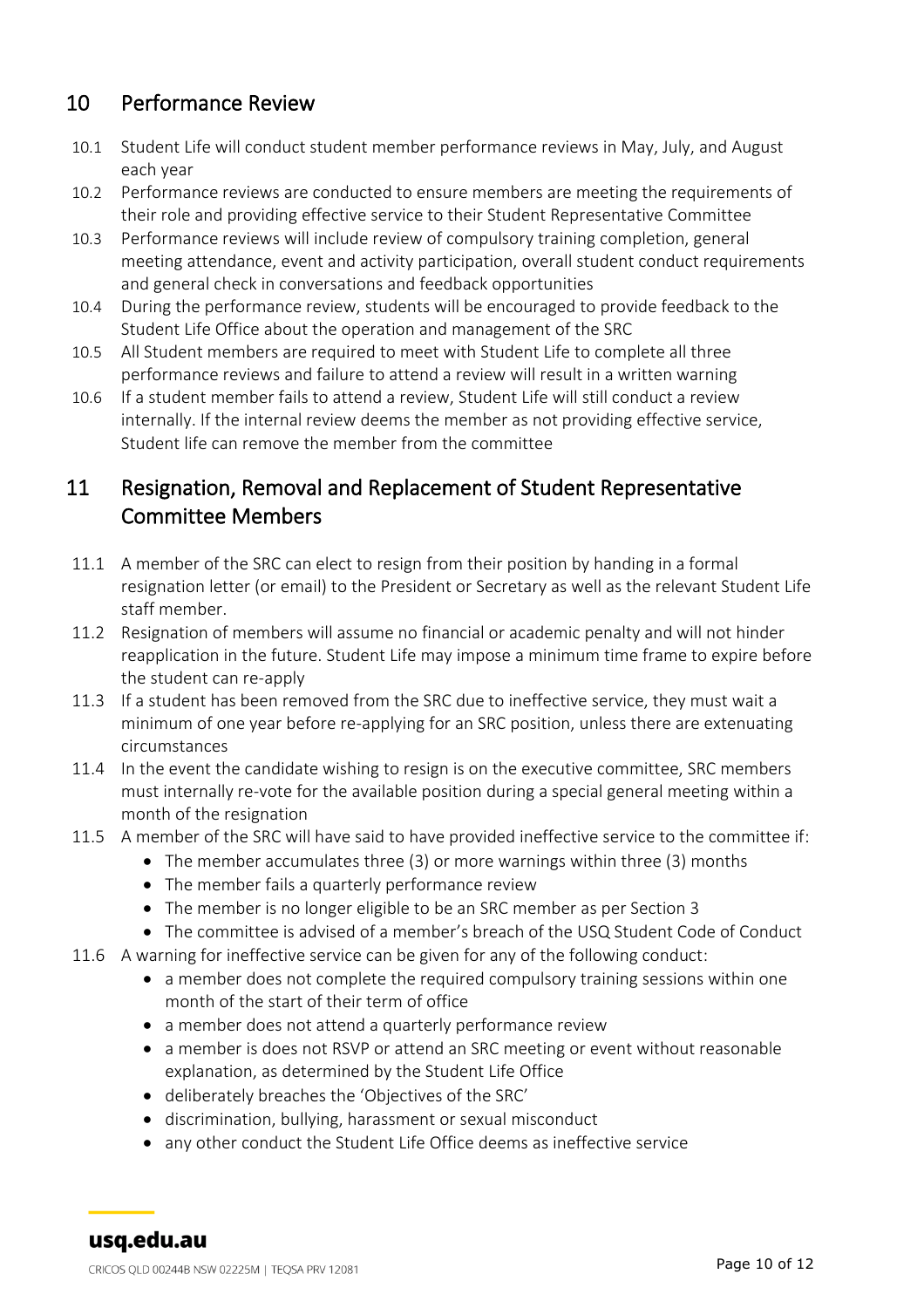11.7 A member of the SRC who has been unable to provide effective service can be removed immediately by Student Life.

#### <span id="page-10-0"></span>12 Conflict of Interest

- 12.1 Student members of a Student Representative Committee and observers must comply with section 4.2.2 of the USQ Student Code of Conduct Policy relating to Conflict of Interest.
- 12.2 Members of the SRC or observers are required to identify potential, perceived or actual conflicts of interest and make this known at the commencement of each meeting
- 12.3 If a conflict of interest is identified, the President of the SRC must notify the appropriate Student Life staff member and work together to determine the appropriate strategy for managing the conflict
- 12.4 If a conflict of interest is identified during a meeting, that member will not have voting rights for the item in question. The conflict must be documented in the meeting minutes

#### <span id="page-10-1"></span>13 Reporting

- 13.1 Due to Student Representative Committees being funded by the Student Services and Amenities Fee (SA Fee), the SRC's will be required to report on all activities run on-campus and online, the number of students that engage with activities, and the student experience
- 13.2 Members of the SRC must also complete statistical reports and updates and compile feedback from students. These must be completed after all major events
- 13.3 Event plans and attendance records must be created and completed for each event the SRC completes to obtain both qualitative and quantitative data from each event

#### <span id="page-10-2"></span>14 Review

14.1 Members of the SRC should conduct a review of the SRC at the end of semester one and two and report on the success of events and engagement run by the committee

#### <span id="page-10-3"></span>15 Compensation for Student Representative Committee Members

- 15.1 Representatives on the Student Representative Committees will receive a one-off financial incentive following their successful completion of their full Term of Office (one year) in the form of a gift voucher. Executive members will receive a one-off additional payment of a gift voucher at the end of their Term of Office. No other form of financial incentive will be provided to the Student Representatives
- 15.2 Student Representatives that are co-opted to a Student Representative position in the committee part way through the Term of Office will still receive a one-off financial incentive following their successful completion of their term of office (nine months or less) and the amount due to the student will be determined pro rata after being assessed by Student Life staff, which will be dependent on actual involvement and actual duration in the Student Representative position
- 15.3 Compensation for general members who are later co-opted to the executive SRC position will be determined by the Student Life Office